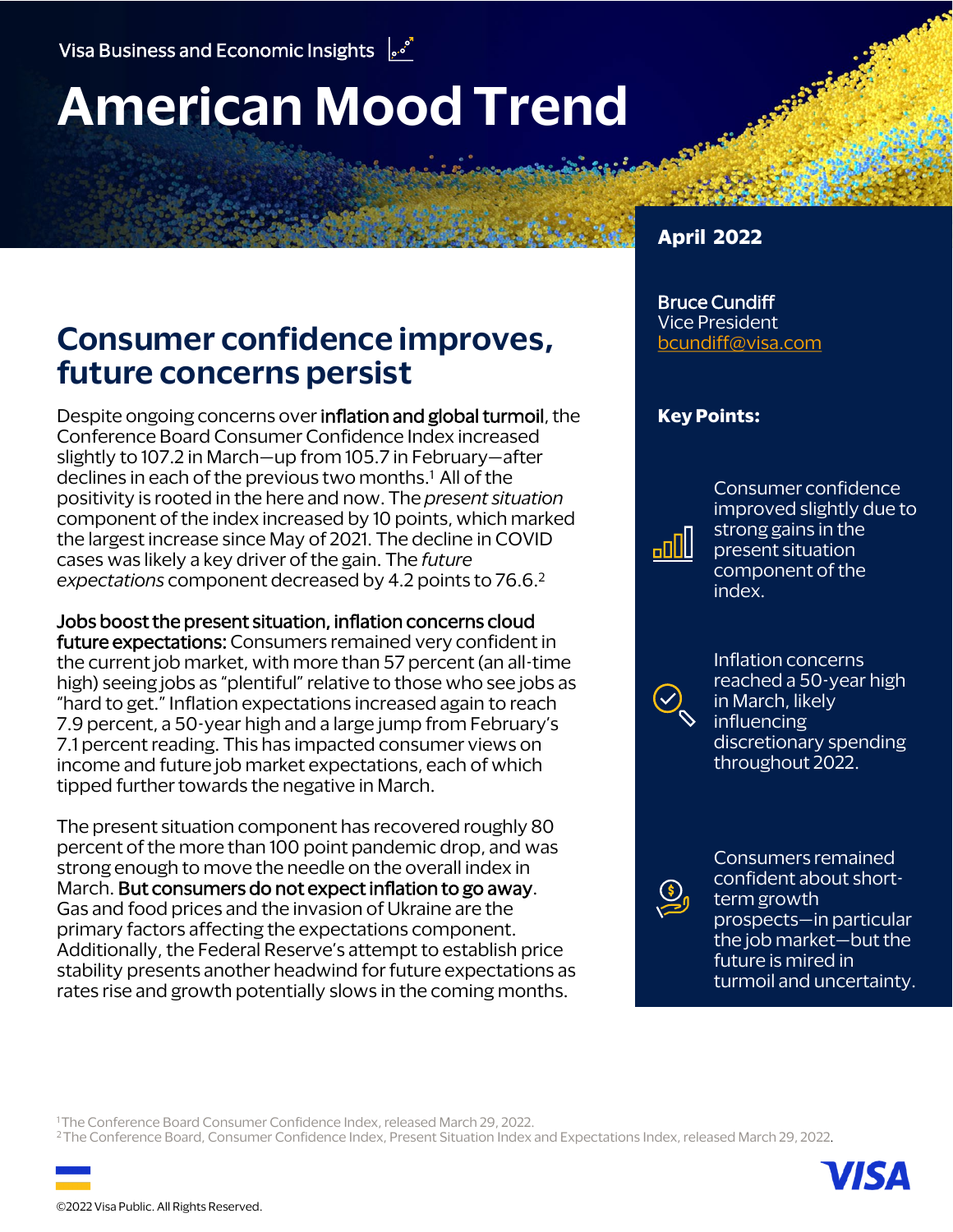

Consumers' assessment of the economic situation improved slightly in March. The jump in the present situation component indicated that consumer spending continued to expand in Q1. Inflation concerns expanded to a 50-year high, increasing to 7.9 percent, well above November's recent high of 7.3 percent.

The dichotomy between the present and the future continued. However, strength in the present situation component was enough to move the needle positively for the overall index in March, signaling a departure from January and February, when it declined.

Consumer assessment of the present labor market was exceptional, with an all-time high (57.2 percent) stating jobs were "plentiful," and fewer than 10 percent seeing jobs as "hard to get." The differential between the two remained close to the all-time high established in 2021.

\*Survey interviews conducted through March 23, 2022

However, consumers viewed future business conditions as decidedly less rosy. The differential between those who expect them to improve and those who expect them to worsen turned negative in March. Inflation, supply chain issues and global turmoil likely influenced consumers' views.

Consumer expectations for future labor market conditions moved marginally negative, but the current robust job market held any major negativity in check. Those who expected more jobs in six months minus those who expected fewer came in at -0.3 (barely down from -0.2 in February). A slightly higher percentage expected there to be fewer jobs in the next six months.

Despite the increase in the overall index, consumer expectations and views on the economy remain fragile in the face of a variety of headwinds.



Expectations for future business conditions are now negative. As of March, an additional 5 percent of consumers expected business conditions to worsen.



Sources: Visa Business and Economic Insights; Conference Board, Consumer Confidence Index, released March 29, 2022.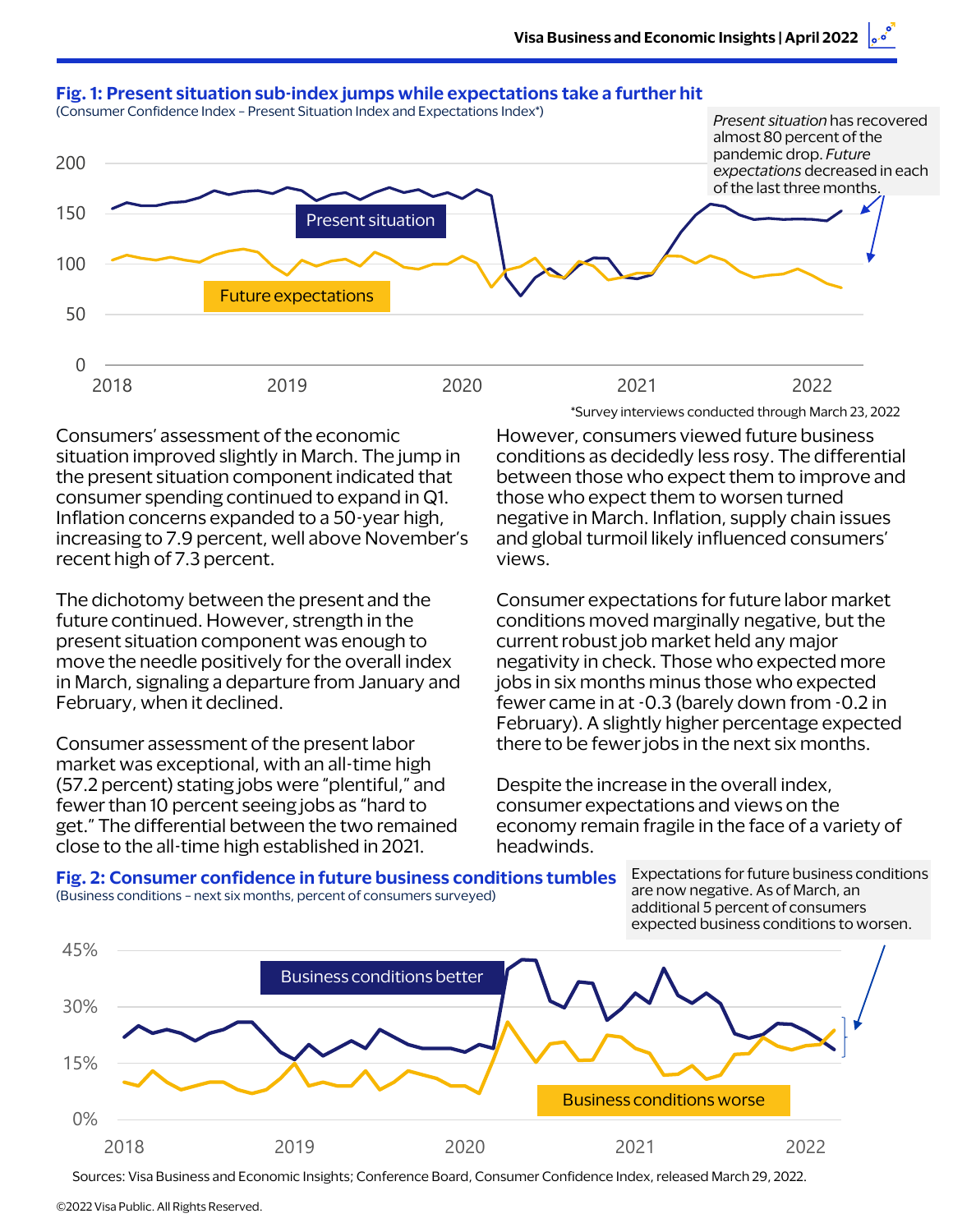# A substantial portion of consumers are buying less gas

**Gas prices have had an impact on budgets, and consumers are adjusting,** according to recent consumer survey data from Morning Consult.<sup>3</sup> Consumers have already indicated they are purchasing less gas—particularly Gen X and millennial consumers, as well as urban dwellers. Gas as a budget item is often indicative of consumer spending in other categories. Rising or elevated gas prices tend to squeeze spending in other areas, particularly on non-discretionary purchases such as travel or other "luxuries." This also may indicate a restriction of mobility, just as many are returning to office work and associated commuting. Additionally, the survey data was collected prior to the invasion of Ukraine as gas prices began to rise.

#### **Fig. 3: Consumers are starting to buy less gasoline as prices remain high.**



Source: Morning Consult consumer survey, February 2022

# Consumers supported oil sanctions throughout March

### **A majority of U.S. registered voters continued to support sanctions on Russian oil and natural gas, despite the resulting higher**

**prices.** Support waned slightly towards the latter part of the month, but remained high. Gasoline is among the more visible components of consumers' budgets, and U.S. consumers generally voice strong opinions for policies that promote lower gas prices. The strength and resolve that consumers show in the early months of the Ukraine conflict may continue to wane should high gas prices persist.



#### **Fig. 4: Consumer\* support for sanctions on Russian oil and natural gas**

Source: Morning Consult consumer survey, March 2022 \*Registered U.S. voters

3Morning Consult consumer survey, February 2022

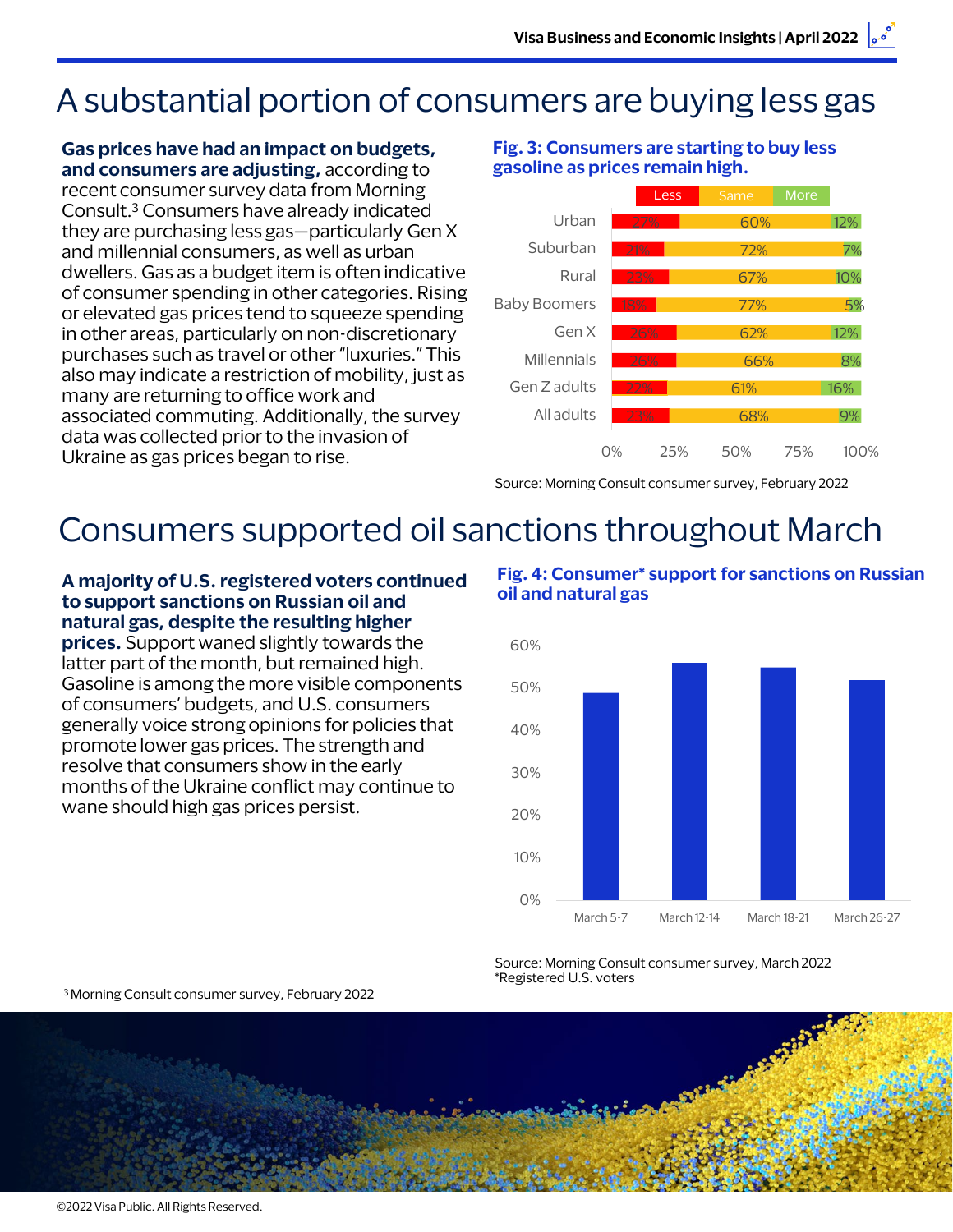### **Forward-looking statements**

This report may contain forward-looking statements within the meaning of the U.S. Private Securities Litigation Reform Art of 1995. These statements are generally identified by words such as "outlook", "forecast", "projected", "could", "expects", "will" and other similar expressions. Examples of such forward-looking statements include, but are not limited to, statement we make about Visa's business, economic outlooks, population expansion and analyses. All statements other than statements of historical fact could be forward-looking statements, which speak only as of the date they are made, are not guarantees of future performance and are subject to certain risks, uncertainties and other factors, many of which are beyond our control and are difficult to predict. We describe risks and uncertainties that could cause actual results to differ materially from those expressed in, or implied by, any of these forward-looking statements in our filings with the SEC. Expect as required by law, we do not intend to update or revise any forward-looking statements as a result of new information, future events or otherwise.

### **Disclosure**

Case studies, comparisons, statistics, research and recommendations are provided "AS IS" and intended for informational purposes only and should not be relied upon for operational, marketing, legal, technical, tax, financial or other advice. Visa Inc. neither makes any warranty or representation as to the completeness or accuracy of the information within this document, nor assumes any liability or responsibility that may result from reliance on such information. The Information contained herein is not intended as investment or legal advice, and readers are encouraged to seek the advice of a competent professional where such advice is required.

For more information, please visit us at [visa.com/EconomicInsights](http://www.visa.com/EconomicInsights) or at [VisaEconomicInsights@visa.com.](mailto:VisaEconomicInsights@visa.com)

# **Meet the team**

Wayne Best, Chief Economist Wayne Best, Chief Economist Bruce Cundiff, Vice President, Consumer Insights [bcundiff@visa.com](mailto:bcundiff@visa.com) Michael Brown, Principal U.S. Economist [michael.brown@visa.com](mailto:michael.brown@visa.com) Adolfo Laurenti, Principal European Economist [laurenta@visa.com](mailto:laurenta@visa.com) Richard Lung, Principal Global Economist richard Lung@visa.com Glenn Maguire, Principal Asia Pacific Economist *[gmaguire@visa.com](mailto:gmaguire@visa.com)* Mohamed Bardastani, Senior CEMEA Economist [mbardast@visa.com](mailto:mbardast@visa.com) Jennifer Doettling, Director, Content and Editorial *[jdoettli@visa.com](mailto:jdoettli@visa.com)* Michael Nevski, Director, Consumer Insights music [mnevski@visa.com](mailto:mnevski@visa.com) Dulguun Batbold, Global Economist [dbatbold@visa.com](mailto:dbatbold@visa.com) Ben Wright, U.S. Economist [bewright@visa.com](mailto:bewright@visa.com) Travis Clark, U.S. Economist [wiclark@visa.com](mailto:wiclark@visa.com) Angelina Pascual, European Economist annual annual annual annual annual annual annual annual annual annual annu Mariamawit Tadesse, Global Economist metal metal [mtadesse@visa.com](mailto:mtadesse@visa.com) Woon Chian Ng, Associate Asia Pacific Economist [woonng@visa.com](mailto:woonng@visa.com) Juliana Tang, Executive Assistant [jultang@visa.com](mailto:jultang@visa.com)